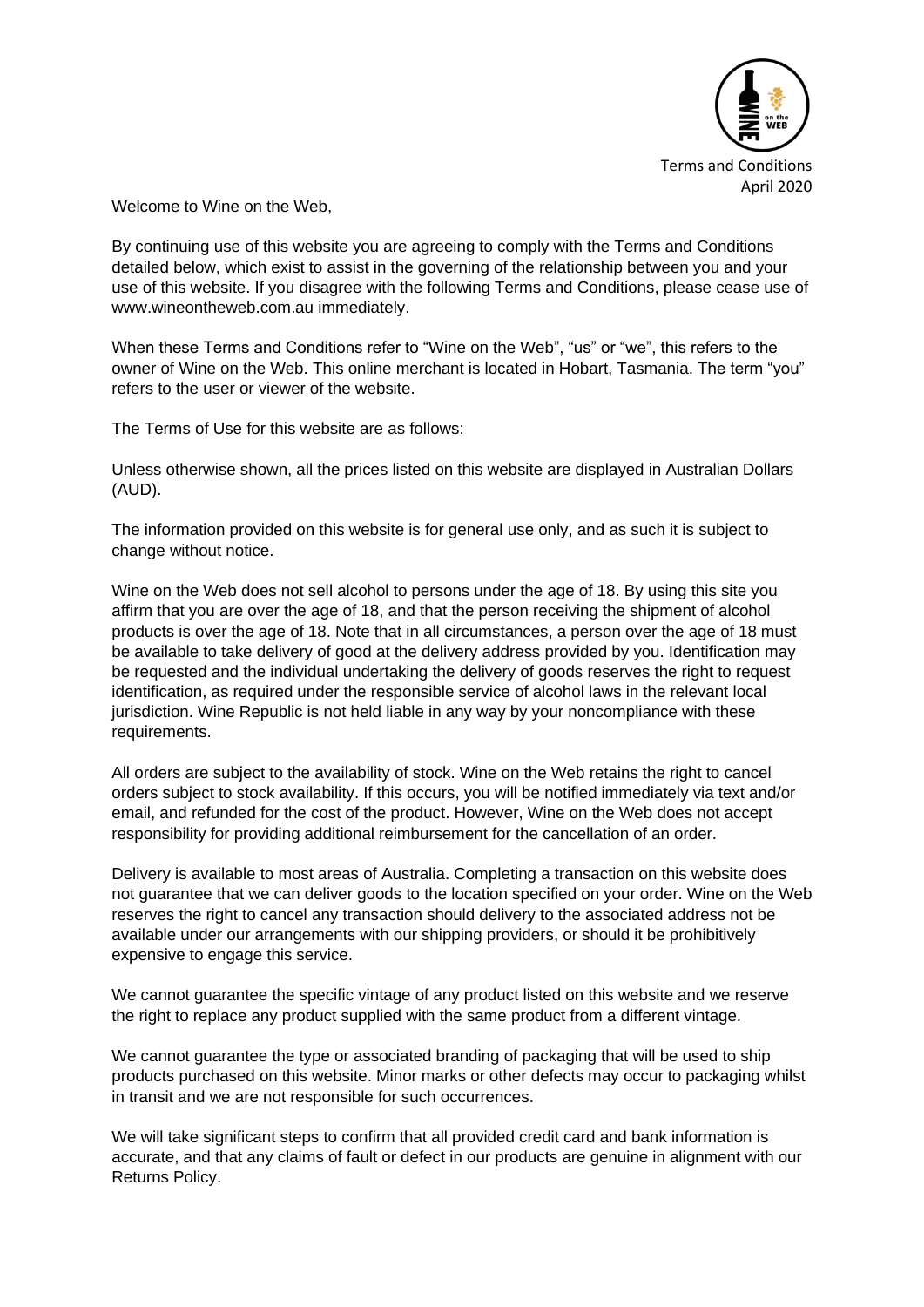

Wine on the Web does not provide warranty or guarantee regarding the accuracy, timeliness or suitability of the information regarding our products or services on this site. Whilst we try and ensure that all details, descriptions and prices which appear on this website are accurate, errors may occur. In using the information we provide, you acknowledge that there may be inaccuracies or errors. To the fullest extent of the law, Wine Republic excludes liability for such errors. We may choose to not fill any orders (or part of an order) that you have placed where the website contains errors or inaccuracies, including, without limitation, errors, inaccuracies or out-of-date information regarding pricing, shipping, payment terms, return policies, vintages and any other product information. We are not liable to you or anyone else for any loss in connection with use of this website or a linked website.

We reserve the right to change pricing at any time and to refuse the sale of a product.

It is your responsibility to use the information provided on this site appropriately. In using this site you accept full responsibility for confirming that your chosen product or service meets your specific needs and preferences.

When you share any content on this website, such as using the email or social sharing functionality we provide, you indemnify Wine on the Web, its servants and agents against all actions, claims and demands (including the cost of defending or settling any actions, claims and demands) arising out of or in respect of this action, including by any contravention of the Spam Act 2003.

During your visit to wineontheweb.com.au you may be prompted to subscribe to a mailing list to receive emails containing promotional information. If you later wish to stop receiving promotional material, please select 'Unsubscribe' within said promotional email and you will be removed from the mailing list.

This website contains material that is specifically owned and licensed by Wine on the Web. This includes, but is not limited to; photographs, designs, logos and written text. Reproduction of this material is prohibited under our Copyright policy. The content on this website may not be copied on to other websites or into other works or otherwise used without prior written permission from Wine on the Web

All trademarks and trademarked information that are featured on this website that are not the property of Wine on the Web are openly acknowledged as such.

This website may include external links. Wine on the Web does not accept any responsibility for the content of external sites. Links to those websites should not be seen as endorsement, recommendation or preference by us, of the operators of the sites, or of any content referred to on other sites unless specifically stated.

If interference or damage occurs to your computer system while using this website, we are not liable to any errors or issues that may take place. We do not guarantee your use of the website will be free of interruptions or errors.